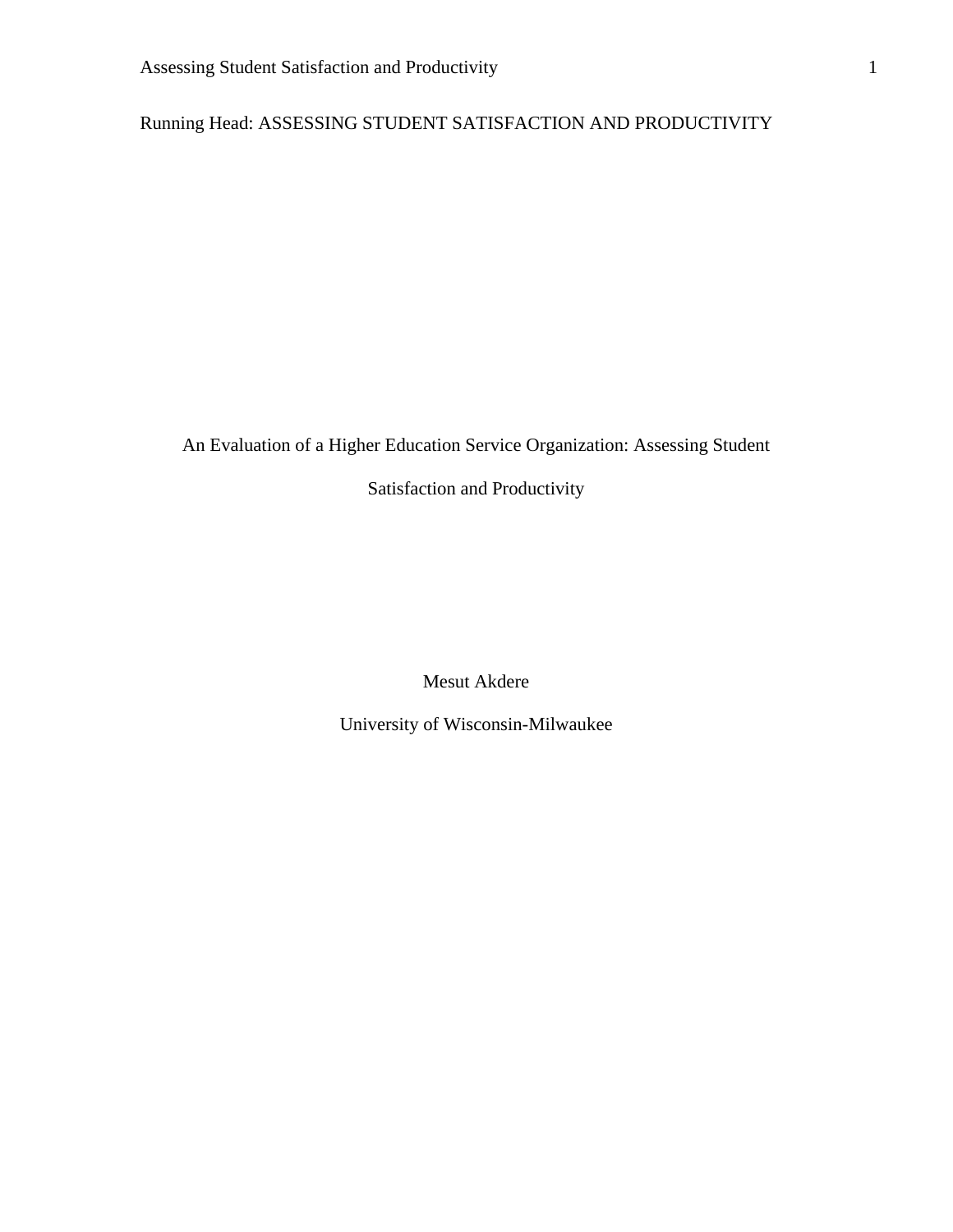An Evaluation of a Higher Education Service Organization: Assessing Student Satisfaction and Productivity

# **Abstract:**

Using survey research method, the paper examined, evaluated, and assessed the services and programs provided by a graduate and professional student organization in a Big-10 University in the US. The organization provides services to over fifteen thousand graduate and professional students and has a significant role in enhancing and improving student life on campus. The purpose of this paper is to evaluate and assess the level of satisfaction and productivity as they relate to student life experience during graduate education. This paper contributes to our understanding of how student support services and programs impact student life in higher education.

**Keywords:** Graduate School Experience; Graduate Education Support; Higher Education Accountability; Quality in Higher Education

## **The Purpose of the Study**

The increased demand in higher education and rapidly changing technology forces institutions of higher education to adapt new strategies and address these challenges adequately to remain competitive in the market. These challenges are in different formats in nature. Some are related to research and teaching quality while some are dealing with student issues such as financial aid, affordable education, and quality student life. These challenges are doubled with the constant pressures of remaining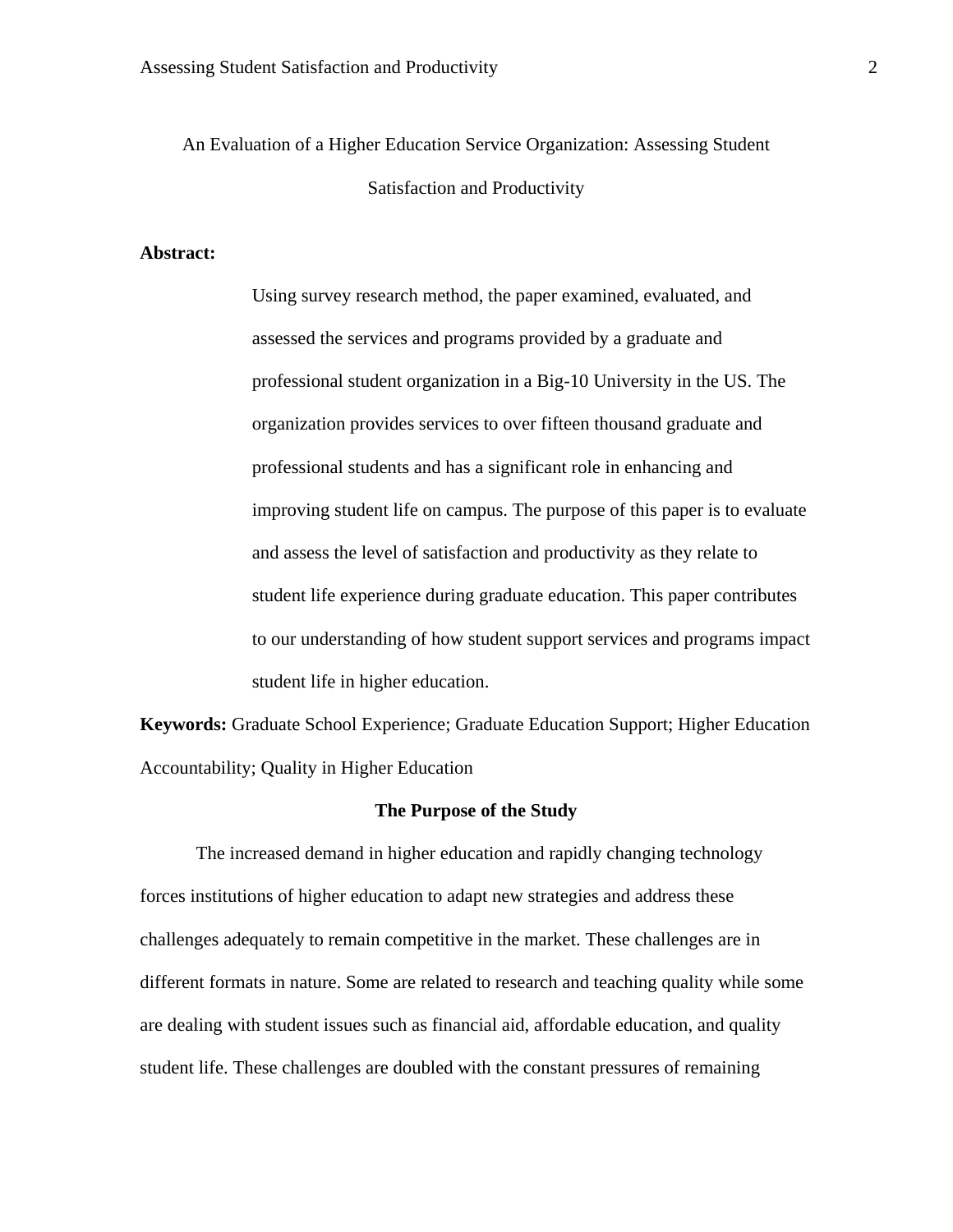# Assessing Student Satisfaction and Productivity 3

competitive, being financially accountable, and providing unique opportunities for students that would enhance and impact their education. Some of these are addressed through various support services as such student organizations. Each student organization is unique and addresses to certain group of student with embedded interests in the mission and philosophy of that organization. Such organizations have become ever more significant in the context of student life due to rapidly changing student demographics that lead to much more diverse student populations on campus across the United States.

In contemporary pluralistic society, education an increasingly diverse group of students in multicultural competencies is central to the education mission of US colleges and universities (Grieger, 1996). Pope, on the other hand, presented the Multicultural Organizational Development (MOD) as a planned, proactive, comprehensive, systematic, and long-range model for introducing change for student support services committed to transformation into multiculturalism, and provided with a checklist that consists of 58 items organized in 11 categories (mission, leadership, advocacy, policies, recruitment and retention, and scholarly activities and services), based on MOD framework to serve as a guide in the transformational process (1993).

Many student organizations under the leadership of volunteers with varying levels of interests are struggling to survive with the limited resources and the challenges of nonprofit settings. Institutions of higher education strive to provide their student bodies with adequate and quality student life. One factor to achieve this is through the implementation of quality and performance practices in these volunteer-run organizations. However, the role of program evaluation and assessment is crucial in this process. In fact, evaluation and assessment are considered as the core of identifying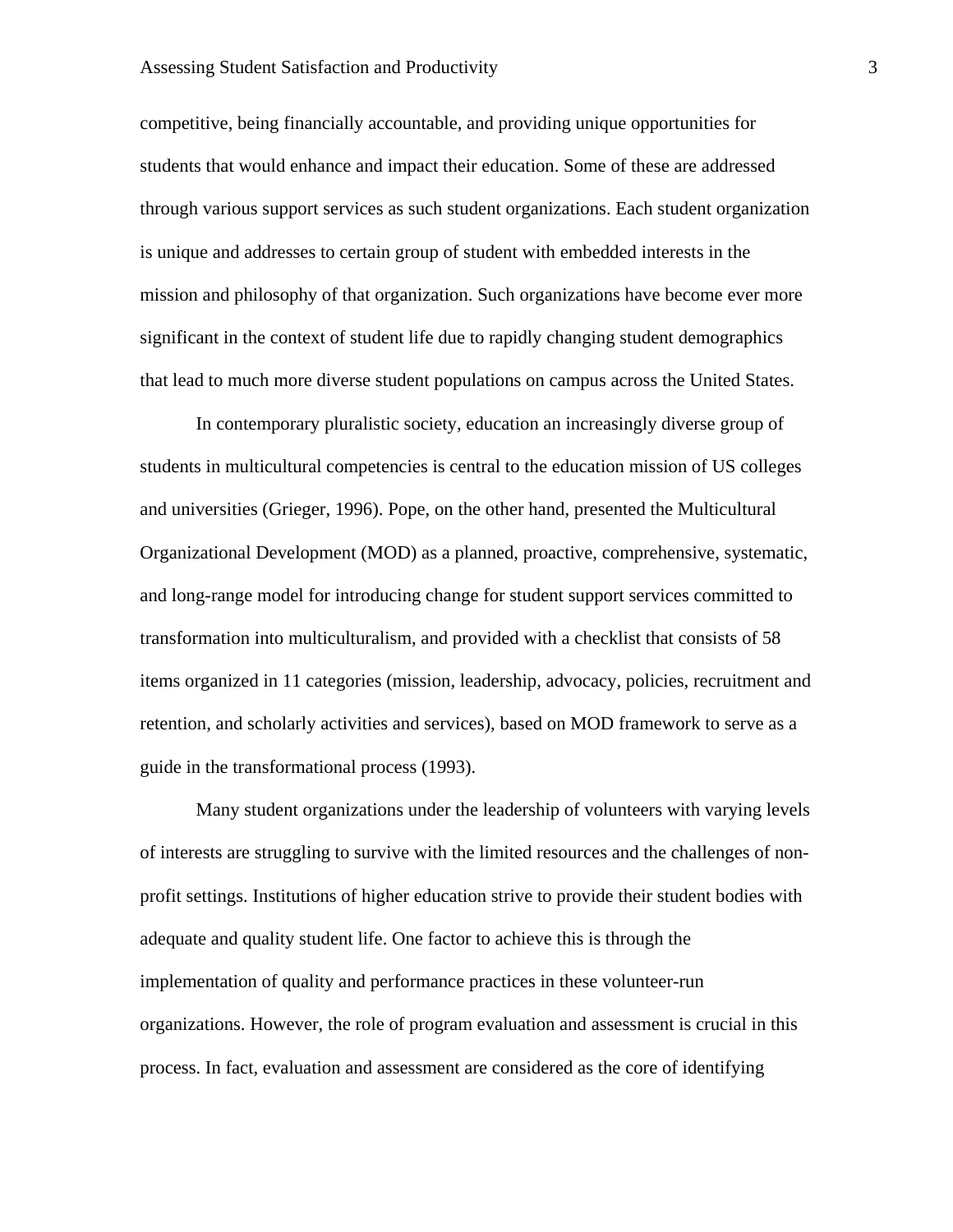future directions and providing institutional guidance. As defined by Gardner, evaluation is the process of specifying or identifying goals, objectives, or standards of performance; identifying or developing tools to measure performance (1977). He furthermore states that identification and judgement of actual outcomes irrespective of goals, standards, and the concerns of constituents, in which the principle focus of evaluation is professional judgement or an expert opinion of qualified professionals (1977). Furthermore, assessment is considered as any effort to gather, analyze, and interpret evidence which describes institutional, divisional, or agency effectiveness (Upcraft & Schuh, 1996, pp. 18-19).

# **Purpose of the Study and Research Questions**

 The purpose of this study is to evaluate the quality and effectiveness of the programs and services of a graduate student organization.

This paper is based on Upcraft and Schuh's (1996) model of evaluation that includes the steps of: 1) define the problem; 2) determine the purpose of the study; 3) determine the appropriate assessment approach; 4) determine the outcomes; 5) identify control variables; 6) identify environmental variables; 7) select measurement instruments; 8) determine study population and sample; 9) determine modes of statistical analysis; 10) develop and implement plan for data collection; 11) record the data in usable form; 12) conduct appropriate analyses; 13) evaluate the analysis for practical implementations; 14develop strategies for utilization of the results. As a result, the study attempts to achieve the following objectives: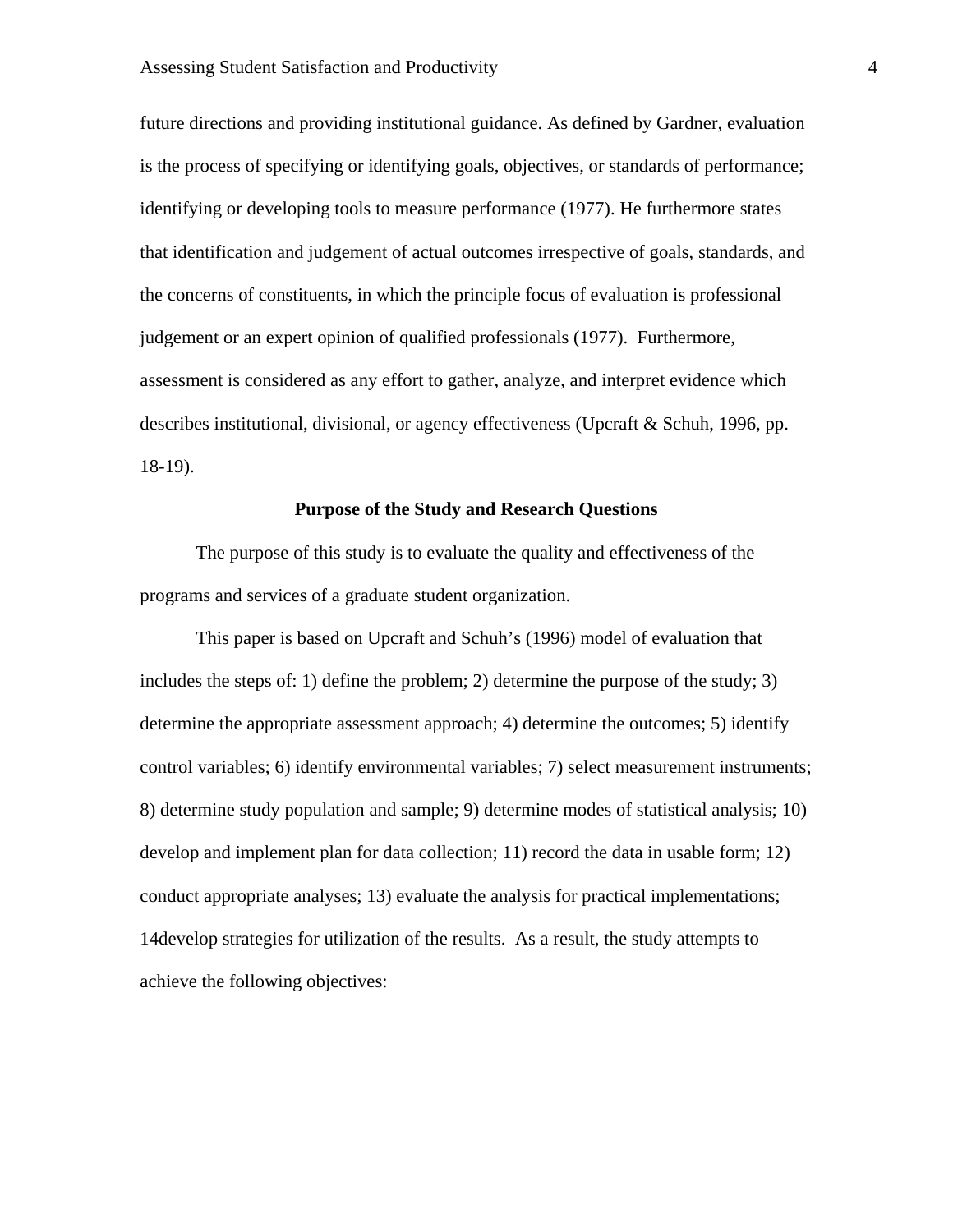- a) To examine the impacts of the student organizations and support services on graduate students in higher education in terms of quality of life, academic support and development, and overall student experience;
- b) To understand the opportunities, challenges, and outcomes of student leadership involvement from the perspective of student life;
- c) To evaluate the current program and services offered;
- d) To assess the utility of the current program and services for the student population; and
- e) To identify new ways and methods the improve student life to be aligned with the vision and mission of institutions of higher education.

A survey of graduate students will examine the following research questions:

- 1) What are the significant impacts of the student organization and its support services on students' graduate education in terms of quality of life, academic support and development, and overall student experience;
- 2) What are student perceptions of satisfaction of the organization?
- 3) To what extend do students utilize the programs and services offered?
- 4) What are the areas of improvement and development?

## **Methodology**

This is a relational research design. The target population of this study includes graduate students in the United States. The accessible population is the graduate students in a Big-Ten University. The sample size is approximately 1,500 participants. For the purposes of data gathering, a questionnaire is designed for this survey method. The questionnaire is in closed form; multiple-item and scales are used to rank the items in the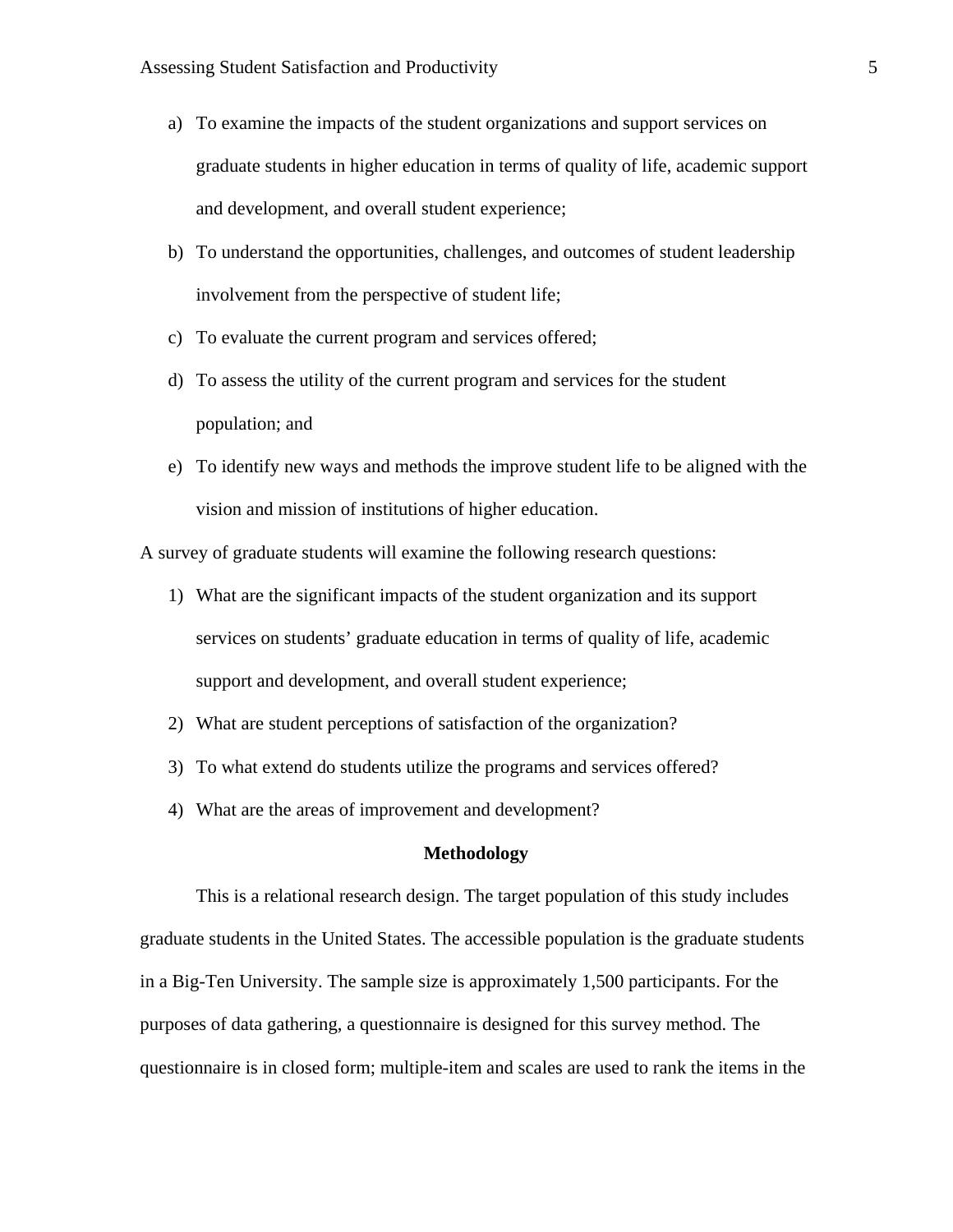questions. Questions regarding demographic variables are also included at the end of the questionnaire. Before conducting the survey, a pilot testing is conducted among a sample of individuals from the population.

 The data is collected via online questionnaire. The study used stratified sampling of 1,500 graduate students with a return rate of 355 (24 percent). The participants are sent an email about invitation to participate in the study through the questionnaire. The information on how to access to the online survey is provided in the email. Descriptive statistics of the variables are presented in order to analyze the independent variables. Statistical analyses are conducted to explore the relationships between the variables. Cross-tab analysis was conducted to explain the relationships among the variables. Reliability analysis was conducted with a Cronbach's alpha at .67. The reliability analysis indicates that the survey instrument is reliable.

#### **Results**

 The result component of this paper addresses the research questions under investigation in the study.

*Research Question 1: What are the significant impacts of the student organization and its support services on students' graduate education in terms of quality of life, academic support and development, and overall student experience?* 

Based on the mean scores, the majority of the students in the study were able to develop a number of skills, including communication, interpersonal, self-reliance, decision making skills as well as the ability to execute or implement plans and work on group projects. This is an important result to note as it identifies the extent the student organizations impact the student life at the graduate level. These skills are undoubtedly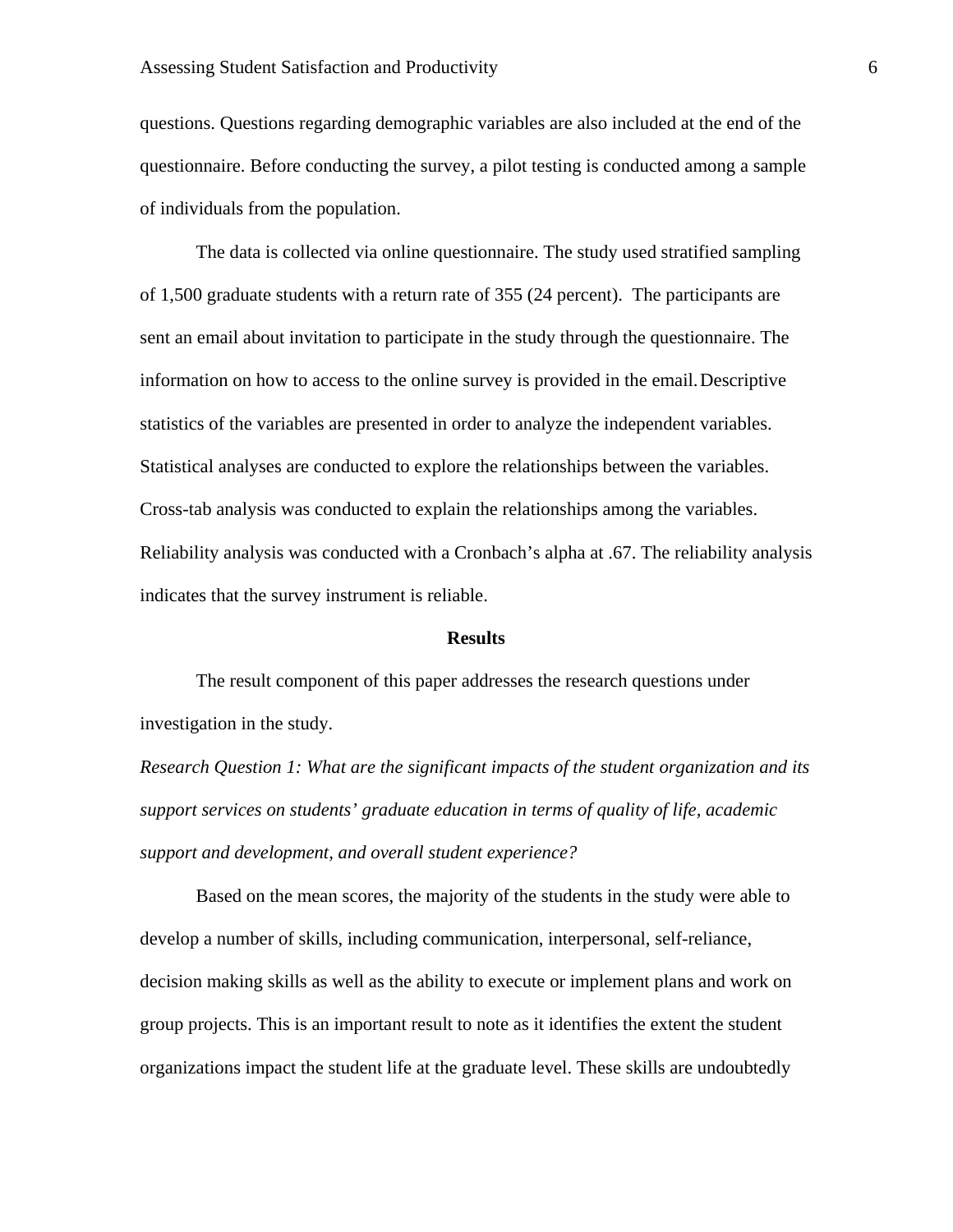very important for professional and developing such skills will only help students be

better prepared for the professional careers upon graduation.

# **Table 1: Mean and Standard Deviation for Skill Development**

|                                       | <b>Mean</b> | <b>Std. Deviation</b> |
|---------------------------------------|-------------|-----------------------|
| <b>Communication skills</b>           | 3.03        | 1.19                  |
| Interpersonal effectiveness           | 3.02        | 1.189                 |
| Self-reliance skills                  | 2.96        | 1.21                  |
| Decision making ability               | 3.00        | 1.22                  |
| Ability to execute or implement plans | 3.09        | 1.22                  |
| Ability to work on group projects     | 2.98        | 1.23                  |
| Leadership effectiveness              | 3.11        | 1.19                  |
| Ability to handle conflict management | 2.85        | 1.24                  |
| Time management skills                | 2.97        | 1.20                  |

In addition, the correlational analyses were conducted for these skill variables.

According to the Pearson correlation significance two-tailed test, all of the variables were

significantly related. Table 2 presents the correlation matrix.

**Table 2. Bivariate Correlation Matrix for Skill Development** 

|            | <b>CS</b> | IE  | <b>SR</b> | <b>DM</b> | AE  | <b>AW</b> | LE  | AC  |
|------------|-----------|-----|-----------|-----------|-----|-----------|-----|-----|
| IE         | .90       |     |           |           |     |           |     |     |
| ${\sf SR}$ | .82       | .85 |           |           |     |           |     |     |
| $DM$       | .85       | .82 | .89       |           |     |           |     |     |
| AE         | .81       | .78 | .84       | .90       |     |           |     |     |
| AW         | .80       | .78 | .82       | .84       | .89 |           |     |     |
| LE         | .85       | .81 | .82       | .87       | .90 | .85       |     |     |
| AC         | .75       | .75 | .73       | .80       | .80 | .75       | .81 |     |
| TM         | .81       | .77 | .80       | .84       | .83 | .82       | .79 | .79 |

\*\* Correlation is significant at the 0.01 level (2-tailed).

1. CS: Communication Skills

- 2. IE: Interpersonal Effectiveness
- 3. SR: Self-Reliance
- 4. DM: Decision Making

5. AE: Ability to execute or implement plans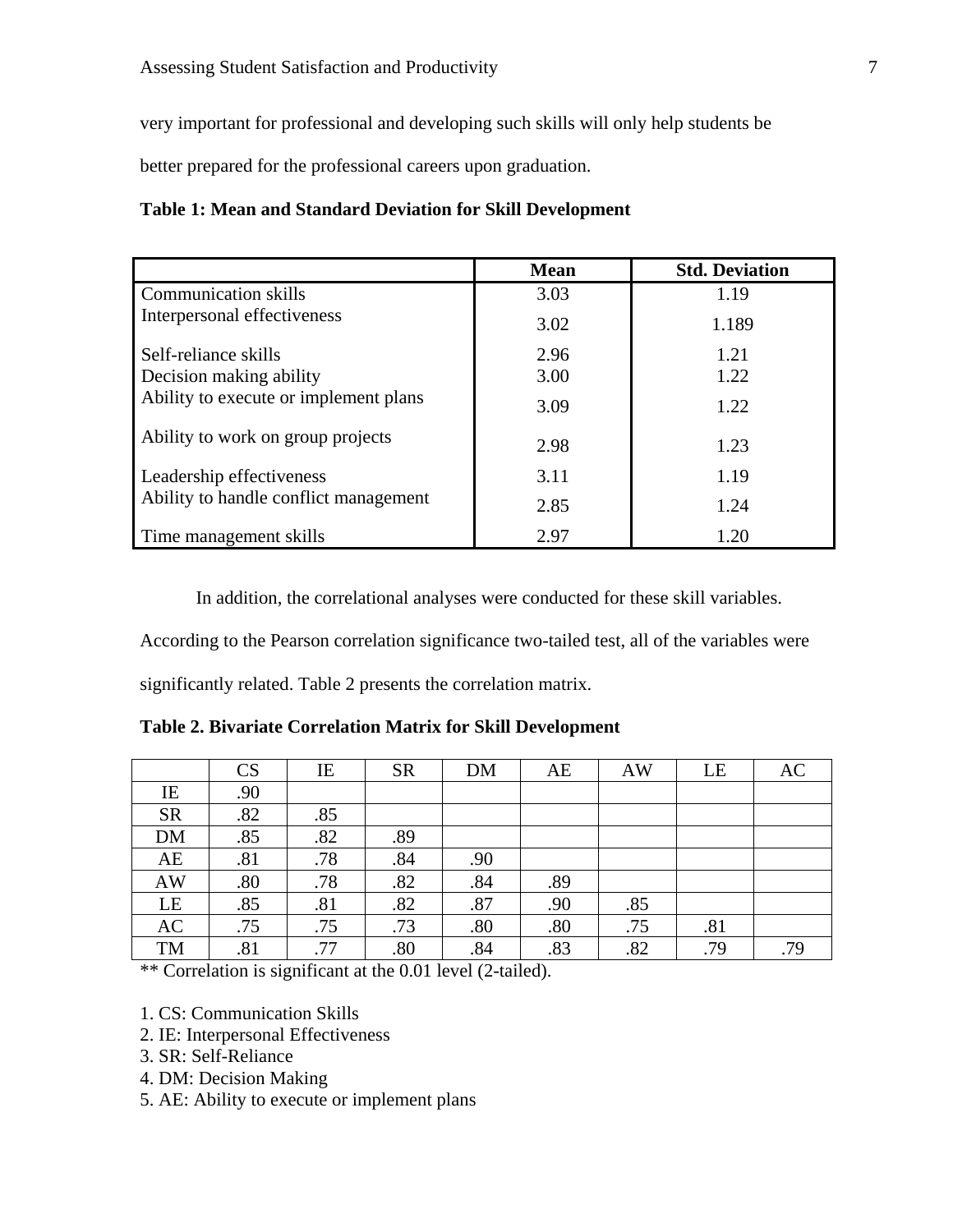- 6. AW: Ability to work on group projects
- 7. LE: Leadership effectiveness
- 8. AC: Ability to handle conflict management
- 9. TM: Time management skills

*Research Question 2: What are student perceptions of satisfaction of the organization?* 

The study investigated the level of satisfaction of the students with the programs and services offered by the graduate student organization. According to the descriptive statistics Table 3 students were overall satisfied with the services and programs offered. The fact that fiscal responsibility has the highest mean indicates the efforts of financial accountability of the organization were also confirmed by the students in general.

|                                                  | <b>Mean</b> | <b>Std. Deviation</b> |
|--------------------------------------------------|-------------|-----------------------|
| Leadership                                       | 4.17        | 1.21                  |
| Representing student voice on campus             | 4.04        | 1.27                  |
| Representing student voice at the<br>Legislature | 4.02        | 1.31                  |
| Fiscal responsibility                            | 4.26        | 1.18                  |
| Publicity and outreach                           | 3.91        | 1.31                  |

According to Table 4, on the other hand, illustrates the correlation among the variables of student satisfaction. Representing students on campus and at the State Legislation were the most significantly correlated. Overall, student satisfaction variables were highly correlated.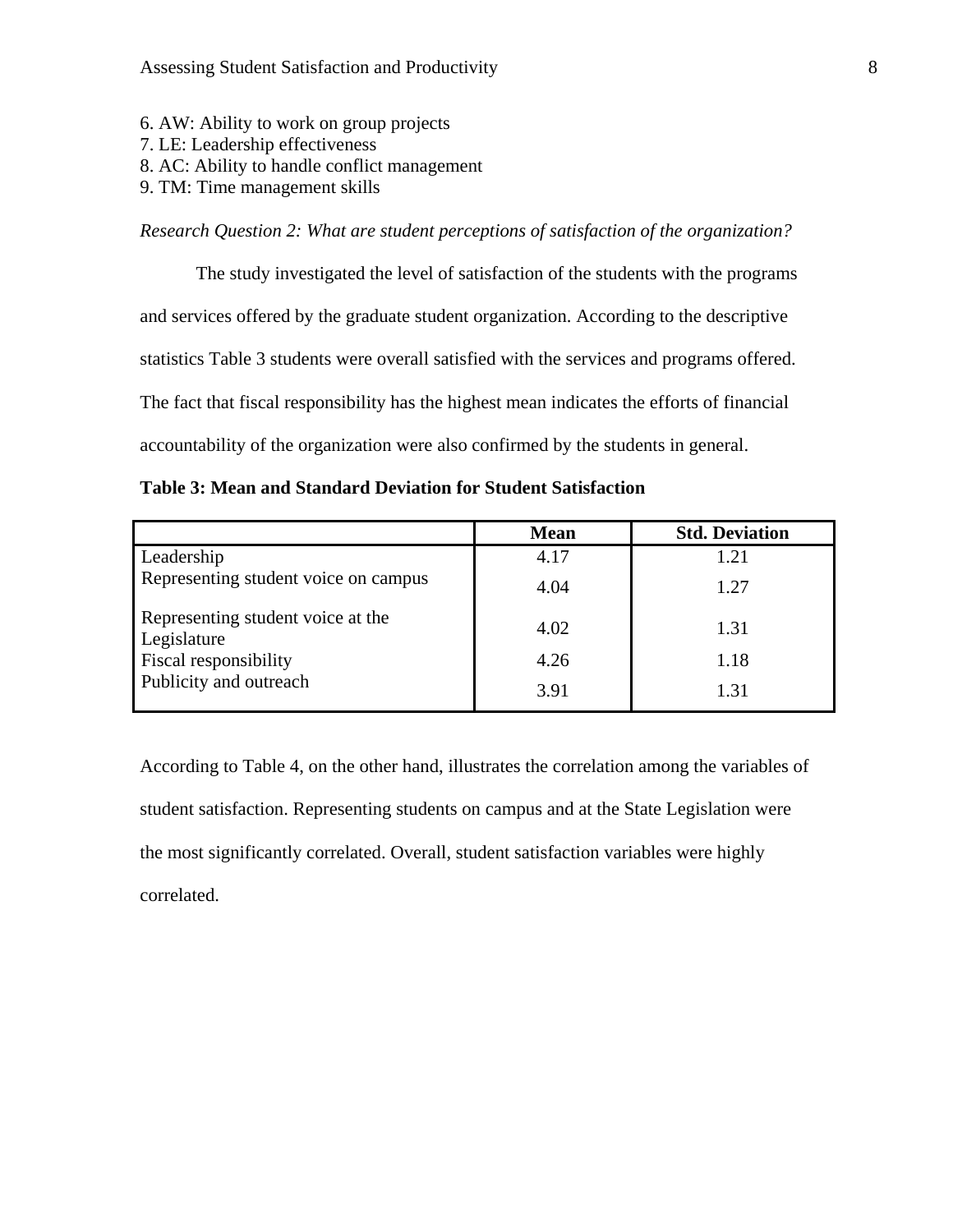|                  | Leadership | Representing     | Representing     | Fiscal         |
|------------------|------------|------------------|------------------|----------------|
|                  |            | student voice on | student voice at | responsibility |
|                  |            | campus           | the Legislature  |                |
| Representing     |            |                  |                  |                |
| student voice on | .77        |                  |                  |                |
| campus           |            |                  |                  |                |
| Representing     |            |                  |                  |                |
| student voice at | .77        | .85              |                  |                |
| the Legislature  |            |                  |                  |                |
| Fiscal           | .81        | .76              | .74              |                |
| responsibility   |            |                  |                  |                |
| Publicity and    |            |                  |                  |                |
| outreach         | .66        | .67              | .69              | .63            |

**Table 4. Bivariate Correlation Matrix for Student Satisfaction**

\*\* Correlation is significant at the 0.01 level (2-tailed).

*Research Question 3: To what extend do students utilize the programs and services* 

*offered?* 

Because the study used stratified sampling, it helped to better understand the amount of programs and services utilized by the students. The majority of the students do not utilized the services or the programs offered by the organization. This is very important to note and give further consideration.

# **Table 5. Percentage of Utilizations of Programs and Service**

|                 | Percent |
|-----------------|---------|
|                 |         |
| Yes             | 30.8    |
|                 |         |
| N <sub>o</sub>  | 68.6    |
|                 |         |
| Do not remember | .o      |
|                 |         |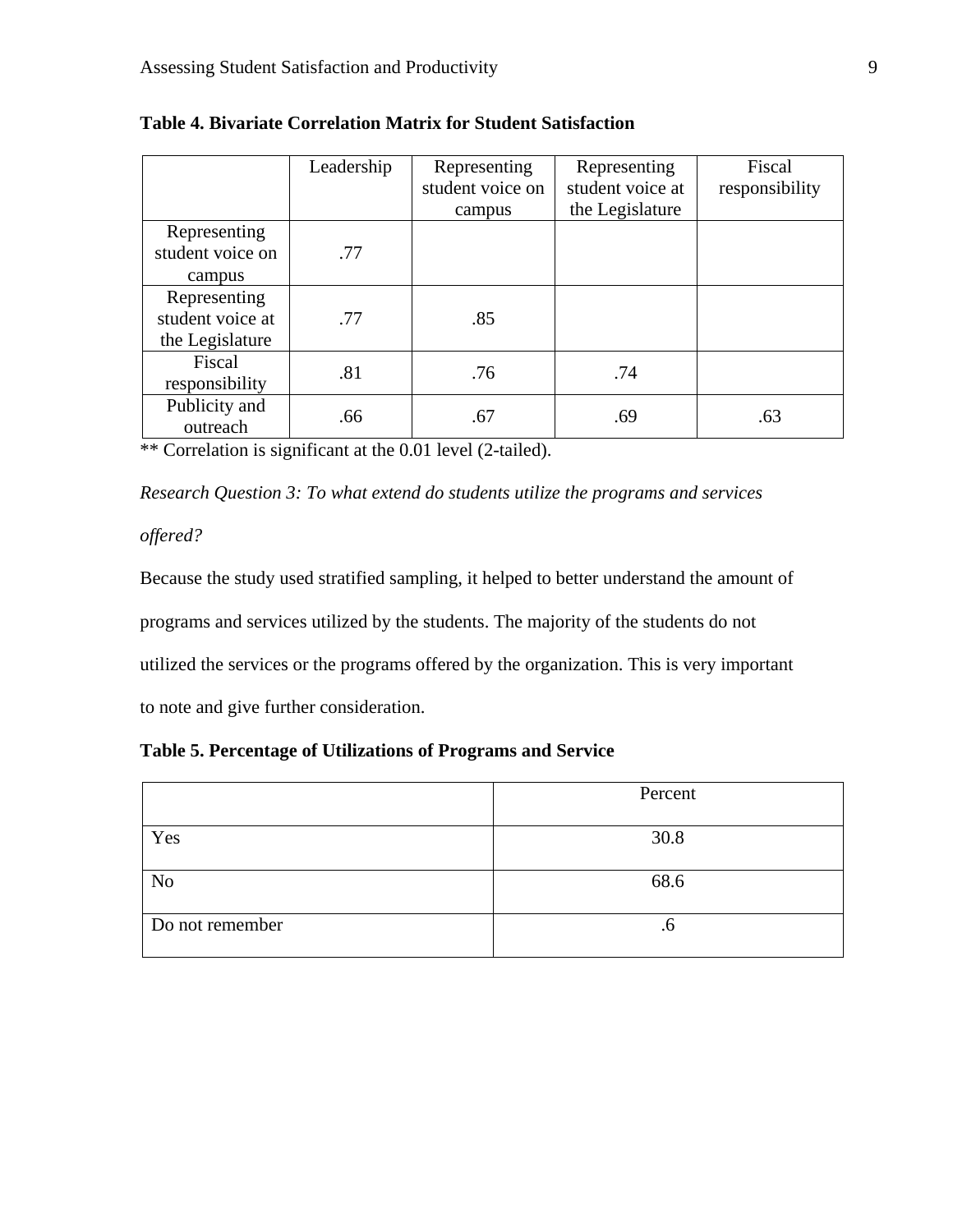*Research Question 4: What are the areas of improvement and development?* 

The results of the force-ranking item for the areas for improvement and development also provide some future directions the organization needs to focus on and address in order to maintain its presence and increase its outreach of programs and services. According to Table 6, quality of representation of student voice on campus and at the State legislation are the two areas that need the most significant improvement and development.

### **Table 6: Areas of Improvement & Development**

|                                            | <b>Percent</b> |  |
|--------------------------------------------|----------------|--|
|                                            |                |  |
| Quality of GAPSA leadership overall        | 22.9           |  |
| Quality of representation of the student   |                |  |
| voice on campus                            | 10.7           |  |
| Quality of representation of student voice | 16.3           |  |
| at state legislation                       |                |  |
| Quality of fiscal responsibility           | 29.3           |  |
| Quality of public outreach                 | 20.8           |  |

# **Conclusion**

 In an era where higher education is asked to be further accountable, studentgoverned organizations are no exemption to this trend. Operating and providing programs and services directly through student funding only adds an additional layer of accountability to the organizations of this type. Furthermore, organizations serving to graduate students may play a significant role in impacting graduate school experience to students who are faced with the challenge of balancing their academic and social life.

 This study evaluated the quality, efficiency, and effectiveness of the programs and services offered by an organization serving to graduate students in a Big-Ten Research University in the U.S. One of the significant results of this study for further research is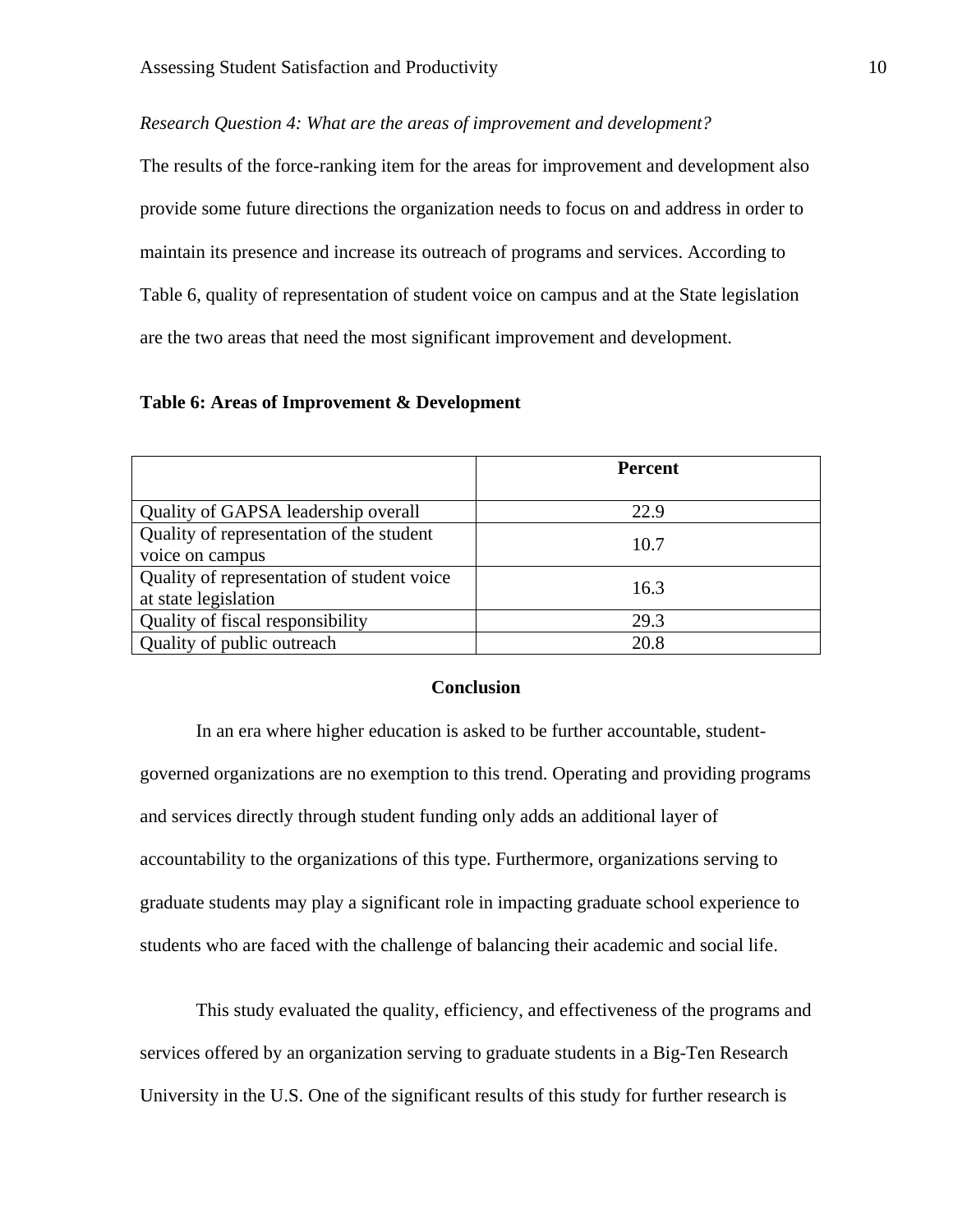the lack of utilization and participation of the majority of the students. Obtaining and utilizing student input in changing the system and addressing the issues is crucial in achieving civic engagement and contributing to a democratic society. Future research is needed to inquire student needs to improve the overall graduate school experience and achieve accountability.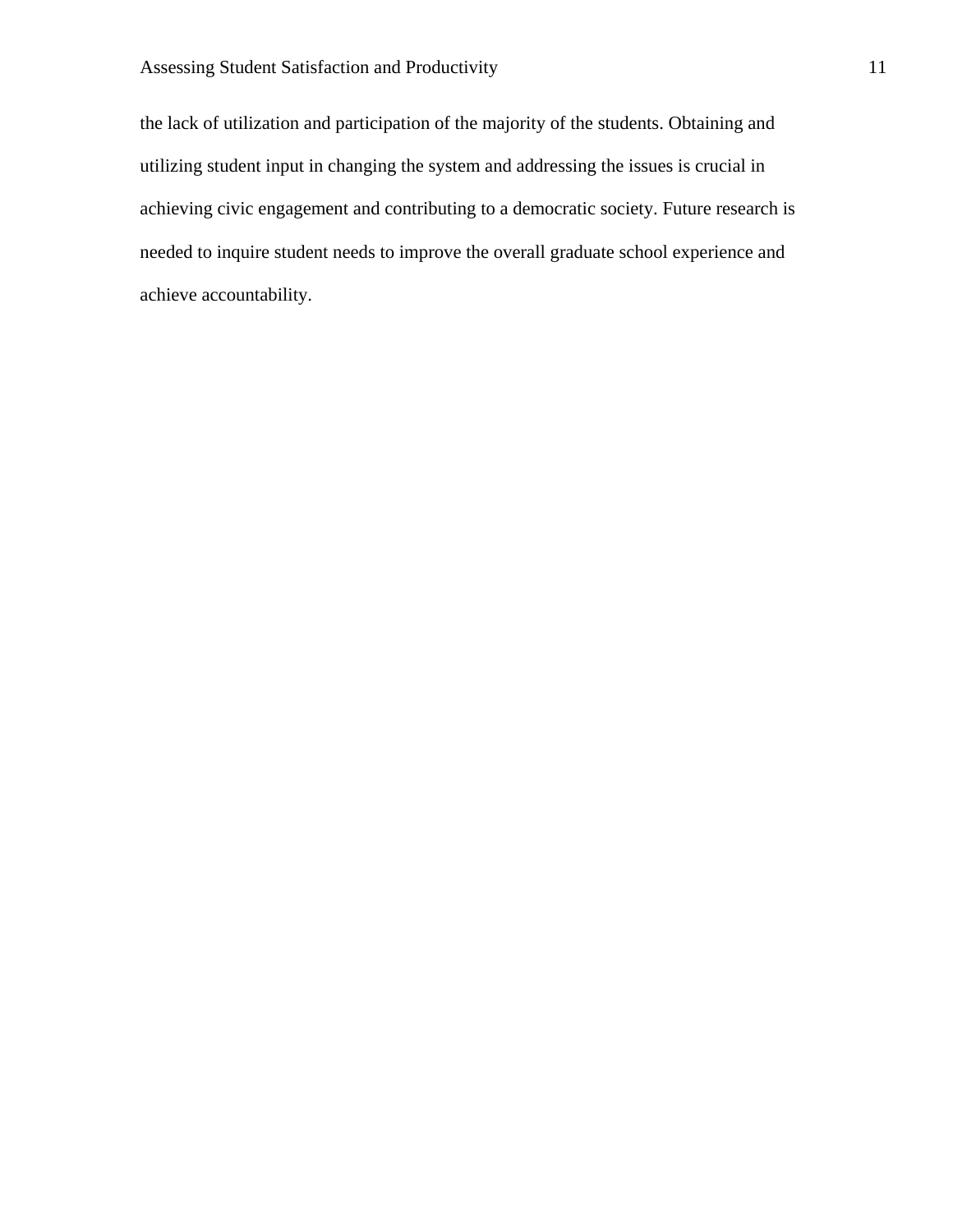## **REFERENCES**

- Bender, T. (1988). Introduction. In *The university and the city: From Medieval origins to the present.* New York, NY: Oxford University Press.
- Benkin, E. M. (1984). *Where have all the doctoral students gone? A study of doctoral student attrition at UCLA.* Unpublished doctoral dissertation. University of California at Los Angeles.
- Bowen, W. G., & Rudenstine, N. L. (1992). *In pursuit of the Ph.D.* Princeton, N.J.: Princeton University Press.
- Dolph, R. F. (1983). *Factors relating to success or failure in obtaining the doctorate.* Unpublished doctoral dissertation. Georgia State University.
- Gardner, D. E. (1977). Five evaluation frameworks: Implications for decision making in higher education. *The Journal of Higher Education, 48*(5), 571-593.
- Grieger, I. (1996). A multicultural organizational development checklist for student affairs. *Journal of College Student Development, 37*(5), 561-593.
- Hirt, J. B., & Muffo, J. A. (1998). Graduate students: Institutional climates and disciplinary cultures. *New Directions for Institutional Research, 98(3),* 17-33.
- Jacks, L., Chubin, D. E., Porter, A. L., & Connolly, T. (1983). The ABCs of ABDs: A study of incomplete doctorates. *Improving College and University Teaching, 31,* 74-81.
- Nerad, M., & Cerny, J. (1993). From facts to action: Expanding the graduate division's educational role. In L. L. Baird (ed.), Increasing graduate student retention and degree attainment. *New Directions for Institutional Research, 80*.

Stokes, D. E. (1997). *Pasteur's quadrant.* Washington, DC: Brookings Institution.